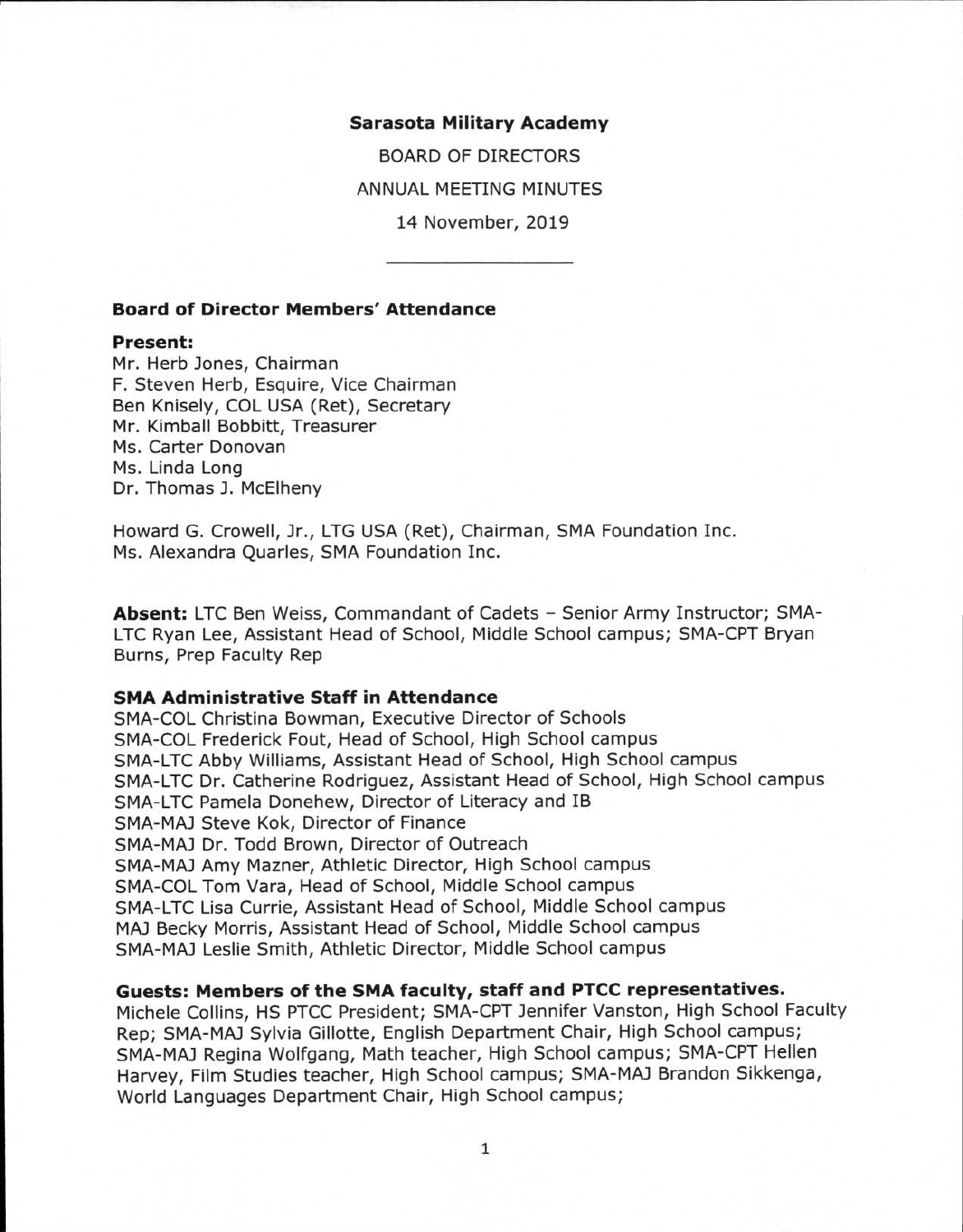MSG Johnny Browning, Army Instructor, High School campus; SMA-MAJ Charlie Carver, Science Department Chair, High School campus; Mr. Warren Hudson

Location: SMA High School campus.

The chairman called the meeting to order at 2:30 pm.

The chairman introduced Mr. Warren Hudson as a prospective board member.

# **Motion to Approve the Minutes from the 10 October, 2019 meeting:**

COL Ben Knisely moved to approve the 10 October, 2019 minutes; Dr. Tom McElheny seconded the motion and the board unanimously approved.

**Executive Director of School Report:** SMA-COL Bowman provided a read-ahead report. She discussed the enrollment numbers for both schools and the numbers for December graduates along with cadets being dismissed. SMA-COL Bowman mentioned Mr. Frederick Derr obtaining the right of way use permit for the new parking lot and that a small entryway needs to be created entering the lot. She mentioned that Lemon Avenue is still available for use and that a month notice will be given to stop use.

SMA-COL Bowman stated the Wreaths Across America campaign has commenced with ads in the newspaper starting this weekend. She discussed the Designing Women Boutique event was a success with the speaker quite impressed on his visit to SMA. He mentioned SMA often during his presentation and gifted a \$1000 donation. SMA-COL Bowman stated the First Step student program will begin through the mental health allocation. She mentioned the interviews are underway for the SMA Foundation position.

Chairman Herb Jones stated the cadets looked very sharp at the Veterans Day Parade. COL Knisely mentioned Mr. Bernard Freeland, a 94 year old veteran, introduced as a guest of SMA at the Parade along with three Alumni that participated in full uniform a huge impact on the cadets at both schools.

**Community Outreach Director Report:** Dr. Todd Brown provided a read-ahead report. He stated he was selected along with thirty other educators who will be presenting to six hundred schools in London for the Reimagine Education Awards. SMA-COL Bowman stated a generous donation was given to allow Dr. Brown to continue his travels.

Dr. Brown discussed Operation Outbreak on 5 December that will consist of a six person panel including one from the Florida Department of Health. Dr. Brown stated Operation Outbreak will be highlighted in National Geographic in early spring that will be distributed throughout every middle school in the country. Ms. Linda Long suggested the need to maximize this exposure to the community and beyond in which Chairman Jones agreed.

# **Technology Report:** N/A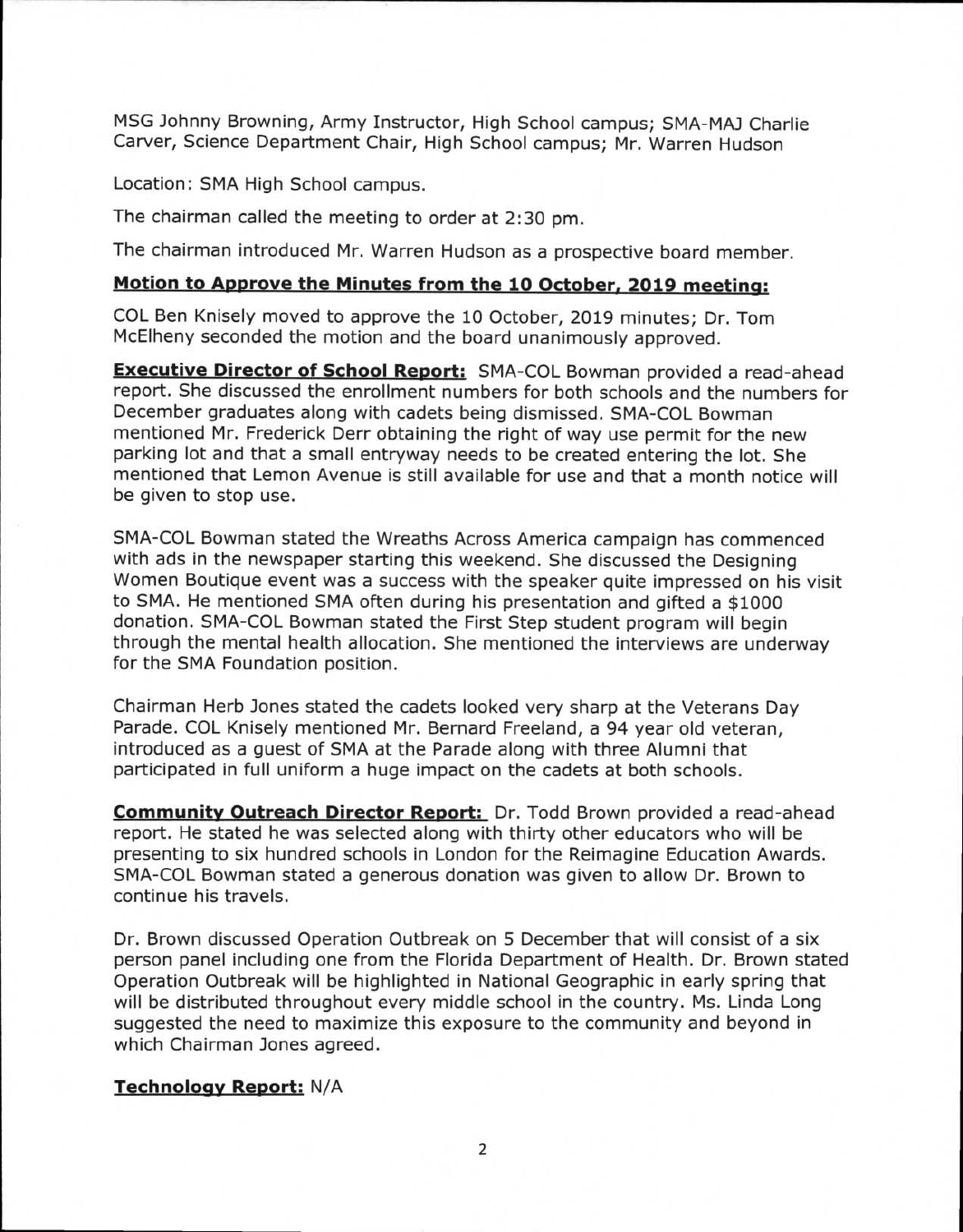**SMA Prep Head of School Report:** SMA-COL Tom Vara provided a read-ahead report. He discussed a successful Halloween dress-up and dance after school and joining the High School for the October Breast Cancer Awareness Month in wearing and selling the pink SMA shirts. SMA-COL Vara stated a successful Veterans Day Parade that involved a school wide field trip to the high school and how the process can improve for next year.

SMA-COL Vara announced SMA-MAJ Marissa Dobbert winning the Sarasota County Teacher of the Year award for middle school and that thirty people from the county presented the award to SMA-MAJ Dobbert during a special formation. Chairman Jones requested her to be introduced at the next board meeting. COL Knisely inquired about the vacancy at the prep in which SMA-COL Vara explained that an opening was filled but left an intensive reading position open and that a teacher from the high school will transfer at the end of the semester.

**SMA Prep Athletics Report:** SMA-CPT Smith provided a read-ahead report. She stated a lacrosse program will be added in the spring.

**MYP:** SMA-LTC Lisa Currie provided a read-ahead report.

**SMA Head of School Report:** SMA-COL Fred Fout provided a read-ahead report. He acknowledged SMA-LTC Ryan Lee and SMA-LTC Abby Williams for their collaboration on the ESEL initiative executed through the teachers and advisory. SMA-COL Fout thanked SMA-CPT Lorene Bauck in creating school-wide activities around kindness. He mentioned the cadets looked great during the Veterans Day Parade and that the drumline, pipers and chorus performed at the J.D. Hamel Park in downtown Sarasota after the parade.

SMA-COL Fout discussed the Military Ball was well attended and feedback was positive on the new venue. He discussed a successful spirit week and collaboration with prep on professional development offered to all teachers academy wide. SMA-COL Fout stated the SAT site based scores came back with an over sixty percent pass rate. COL Knisely inquired as to December graduates in which SMA-COL Fout replied that there are thirteen graduating in December. SMA-COL Fout acknowledged cadet Dante Aletto for his accepted appointment into the Air Force Academy.

**SMA HS Athletics Report:** SMA-MAJ Amy Mazner provided a read-ahead report. She discussed the growing, diverse student-athlete with over 350 students participating in an extra-curricular sport at SMA. SMA-MAJ Mazner commended SMA-COL Fout for attending all events, including the Raiders event in Georgia.

**IB Report:** SMA-LTC Pamela Donehew provided a read-ahead report. She discussed a trip she went on along with two board members to a school outside of Boston, Massachusetts on gathering information to support a wall-to-wall IB school. SMA-LTC Donehew discussed the challenges in building more interest of the IB program with students and parents.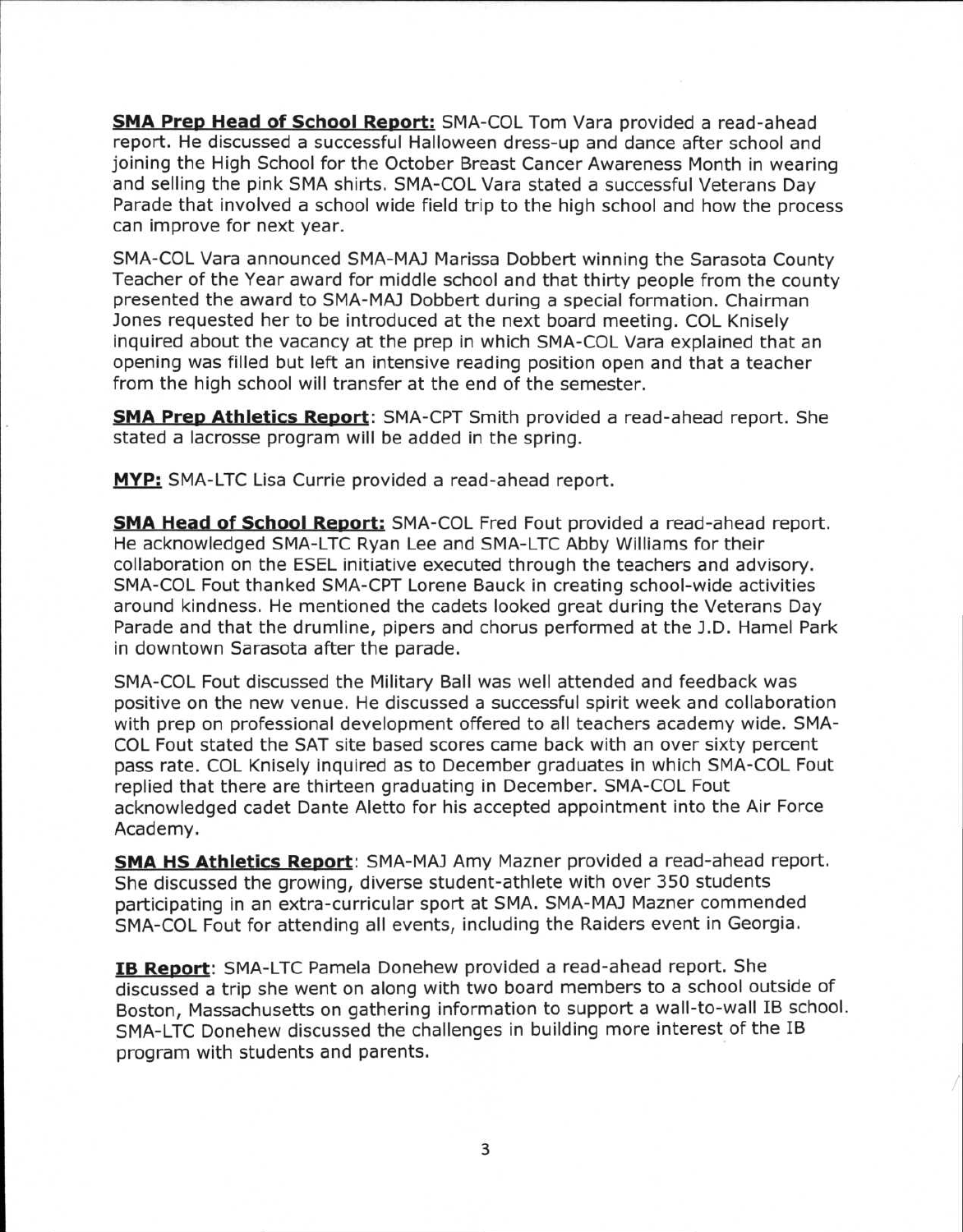Ms. Carter Donovan stated how it needs to be identified on who SMA is and Dr. McElheny agreed. Ms. Long stated our scores need to dictate SMA as a college preparatory academy and a committee has been formed to address this question. SMA-LTC Donehew discussed the comparison of current costs for all programs to future programs including wall-to-wall IB and continued teacher training. She further discussed how wall-to-wall IB can be integrated with a school wide schedule and course takers to fill up classes at various levels.

SMA-LTC Donehew stated the IB courses offer students a global perspective, big picture concept based framework of inquire, problem solving and critical thinking. COL Knisely stated the need for flexibility within the IB program so that the culture of non-IB can be integrated in which SMA-LTC Donehew responded that IB is a curriculum for all and that other Sarasota high school is on its way to integrating wall-to-wall IB. She reiterated the additional funding as well as an additional grant to the school if become wall-to-wall IB.

LTG Howard Crowell discussed the perceptions of going forward with wall-to-wall IB and how to compete with other high schools who may have more resources. He suggested a task force be put together to gather data and research. Ms. Long stated the need to increase student achievement. Chairman Jones stated a committee needs to be formed with Ms. Long as one of the members and that although a decision cannot be made today, he understands what needs to be clarified.

**SAI/Commandant's Report:** LTC Ben Weiss provided a read-ahead report. MSG Browning announced the accepted appointment to the Air Force Academy by cadet Dante Aletto and two to The Citadel by cadets Noah Neitlich and Jaden Thurber. He also announced cadet Aeryn Sachs receiving her congressional acceptance to the U.S. Military Academy at West Point.

**Staff Representatives:** SMA-CPT Jennifer Vanston provided a read-ahead report. SMA-CPT Bryan Burns had nothing to report.

**Treasurer's Report:** Mr. Kimball Bobbitt and SMA-MAJ Steve Kok provided a read-ahead report. Mr. Bobbitt discussed the current financials including profit and loss by campus. He explained the FTE money for the semester and the ESE cadets that will be recoded resulting in more funds received for resources. Ms. Long inquired as to the dual enrollment funds in which SMA-MAJ Kok replied that SMA receives funds a semester behind.

**PTCC Report:** Ms. Michele Collins provided a read-ahead report and mentioned a successful Staff Veterans Luncheon catered by Pizza SRQ.

# **Foundation, Inc.:** N/A

**Committee Reports:** MAJ Becky Morris discussed the Academic Excellence Strategic Committee meeting with three goals identified as ongoing learning growth by maximizing potential to every individual; approaches to learning; and a supportive learning community. She stated a clear mission and vision and a clear